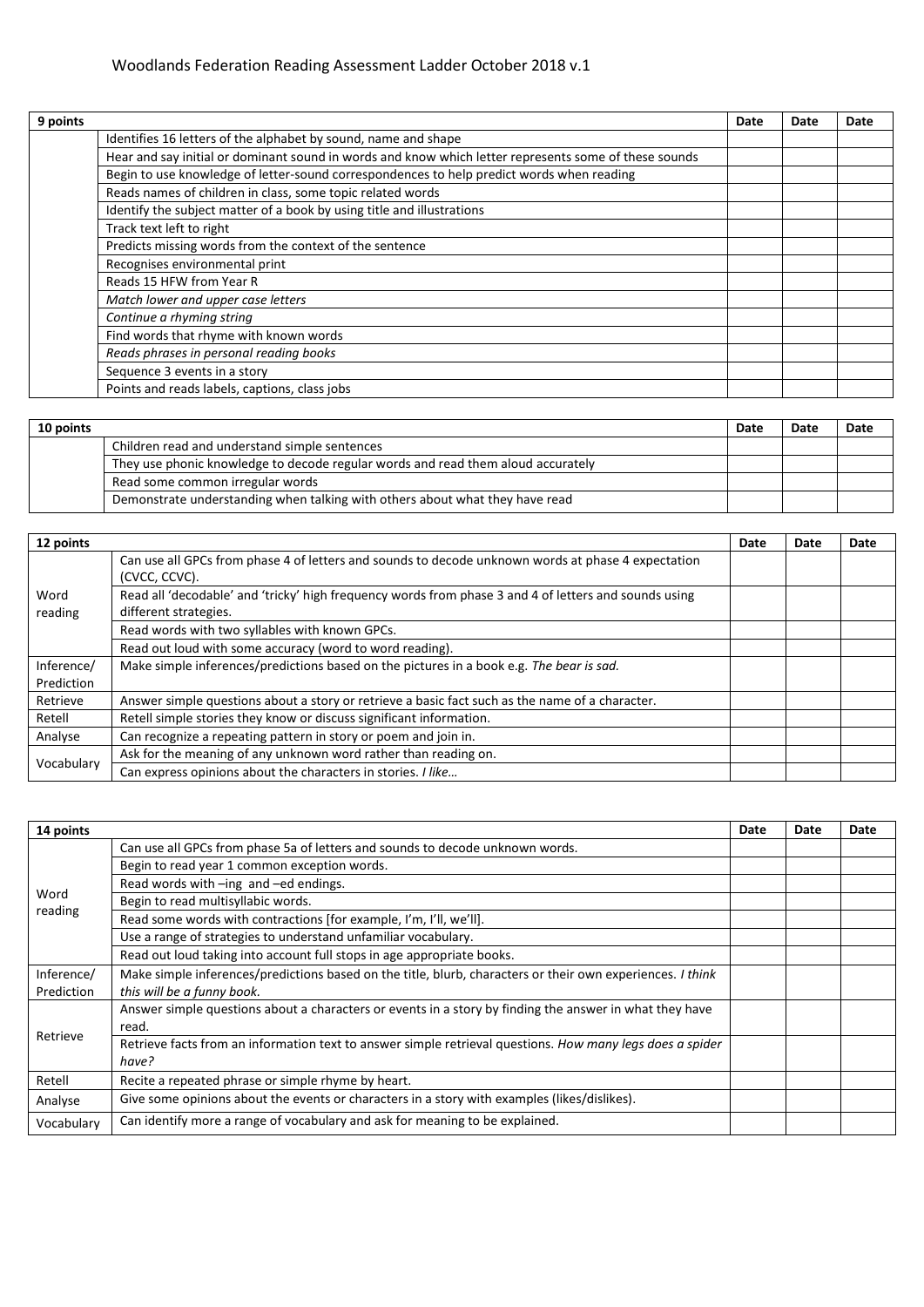## Woodlands Federation Reading Assessment Ladder October 2018 v.1

| 16 points  |                                                                                                       | Date | Date | Date |
|------------|-------------------------------------------------------------------------------------------------------|------|------|------|
|            | Is beginning to identify when reading does not make sense and attempts to self correct.               |      |      |      |
|            | Can use most GPCs and alternatives from phase 5 of letters and sounds to decode unknown words.        |      |      |      |
|            | Read some 'decodable' and 'tricky' high frequency words from letters and sounds (first 100 HFWs).     |      |      |      |
| Word       | Read words with -es -est -er endings.                                                                 |      |      |      |
| reading    | Read with increasing fluency and confidence through recognition of known words and quick decoding of  |      |      |      |
|            | unknown words.                                                                                        |      |      |      |
|            | Read out loud with developing expression and fluency (the reading flows).                             |      |      |      |
| Inference/ | Make simple inferences about characters and events based on knowledge of the text or own experiences. |      |      |      |
| Prediction | Can make plausible predictions about characters, and plot, using knowledge of the story.              |      |      |      |
| Retrieve   | Can answer questions / find information in the text in response to a direct, literal question.        |      |      |      |
| Retell     | Can retell known stories, including significant events/main ideas in sequence.                        |      |      |      |
| Analyse    | Give some more detailed opinions about characters or plots with simple reasons. My favourite part     |      |      |      |
|            | wasbecause                                                                                            |      |      |      |
| Vocabulary | Can explain the meaning of more complex vocabulary including some synonyms miserable means sad.       |      |      |      |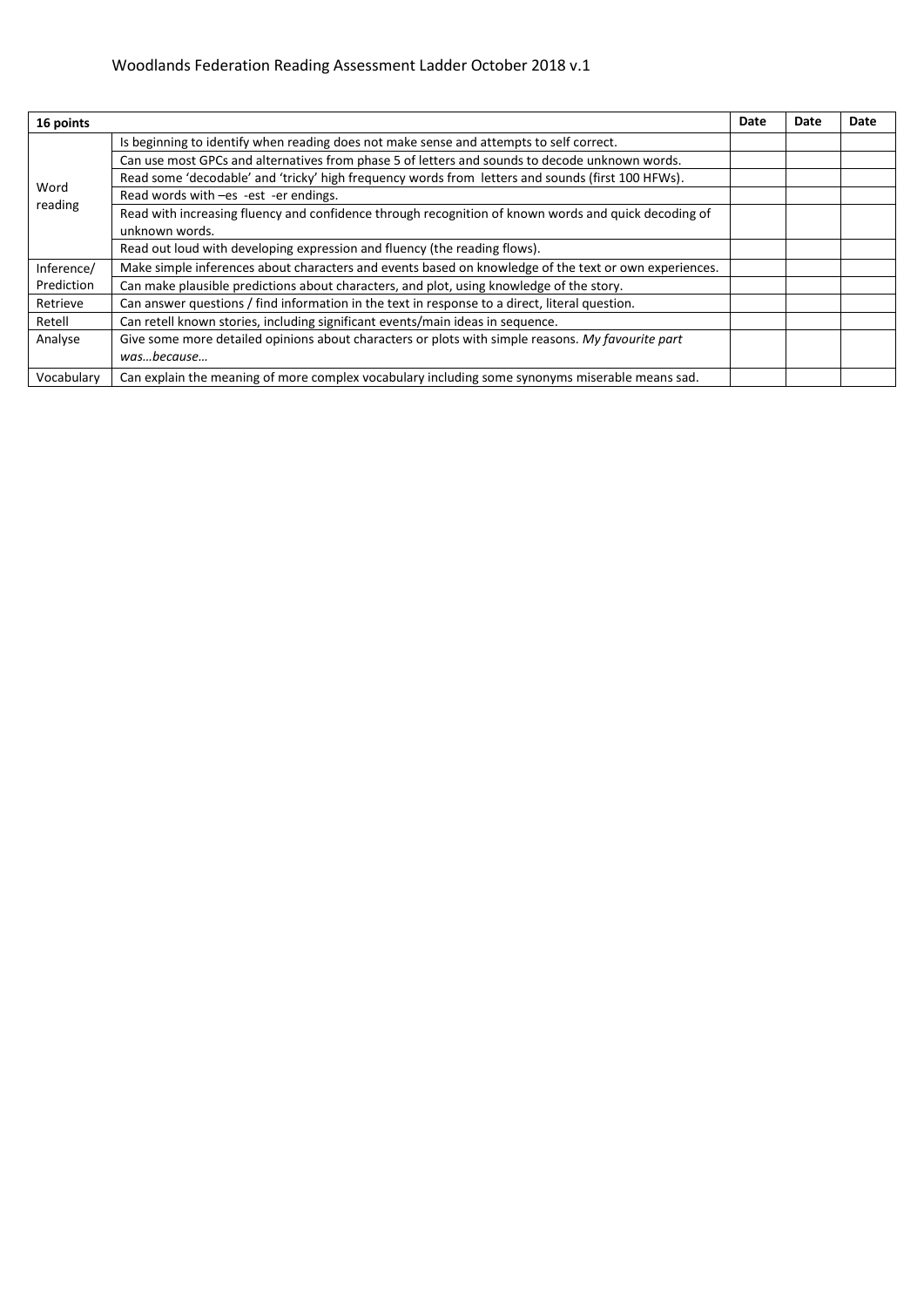| 18 points     |                                                                                                                                                                                                                                                                  | Date | Date | Date |
|---------------|------------------------------------------------------------------------------------------------------------------------------------------------------------------------------------------------------------------------------------------------------------------|------|------|------|
| Word reading  | Read accurately by blending the sounds in words that contain the<br>common graphemes for all 40+ phonemes*                                                                                                                                                       |      |      |      |
|               | Read accurately some words of two or more syllables that contain the<br>same grapheme-phoneme correspondences (GPCs)*                                                                                                                                            |      |      |      |
|               | Read many common exception words*.                                                                                                                                                                                                                               |      |      |      |
|               | In a book closely matched to the GPCs as above, the pupil can read aloud<br>many words quickly and accurately without overt sounding and<br>blending                                                                                                             |      |      |      |
|               | In a book closely matched to the GPCs as above, the pupil can sound out<br>many unfamiliar words accurately                                                                                                                                                      |      |      |      |
|               | Recognise when a word includes a grapheme which may have an alternative<br>sound and give some possible alternatives (may not recall all alternatives)                                                                                                           |      |      |      |
|               | Recognise the syllables in a longer word.                                                                                                                                                                                                                        |      |      |      |
|               | Read approximately 1/3 of the year 2 common exception word list                                                                                                                                                                                                  |      |      |      |
|               | Read words with suffixes $-e$ d -est -er - es -ing -s                                                                                                                                                                                                            |      |      |      |
|               | Read aloud with some expression and fluency (hesitating only on unknown<br>words)                                                                                                                                                                                |      |      |      |
|               | In discussion with the teacher, the pupil can answer questions and make<br>inferences on the basis of what is being said and done in a familiar book<br>that is read to them.                                                                                    |      |      |      |
|               | Self corrects reading with little prompting - realising when it doesn't make<br>sense.                                                                                                                                                                           |      |      |      |
|               | Can recite a simple poem by heart with some expression.                                                                                                                                                                                                          |      |      |      |
|               | Can retell common traditional and fairy tales (ie. little red riding hood,<br>Cinderella) with events in a simple sequence.                                                                                                                                      |      |      |      |
|               | Continues to accurately answer retrieval questions, identifying the answer<br>in the text (what was the second thing that happened?)                                                                                                                             |      |      |      |
| Comprehension | Can make a simple prediction about what will happen next based on what<br>they have read so far when a relevant detail is pointed out to them. (We<br>read that the owl and rabbit were very close friends; what do think owl will<br>do for rabbit's birthday?) |      |      |      |
|               | Can explain simply the order of events in a story firstthen                                                                                                                                                                                                      |      |      |      |
|               | Realises when items of factual information are linked It said about that<br>earlier on.                                                                                                                                                                          |      |      |      |
|               | Can recognise when they don't know the meaning of a word and ask for its<br>definition.                                                                                                                                                                          |      |      |      |
|               | Can pick out some words or phrases they like when reading.                                                                                                                                                                                                       |      |      |      |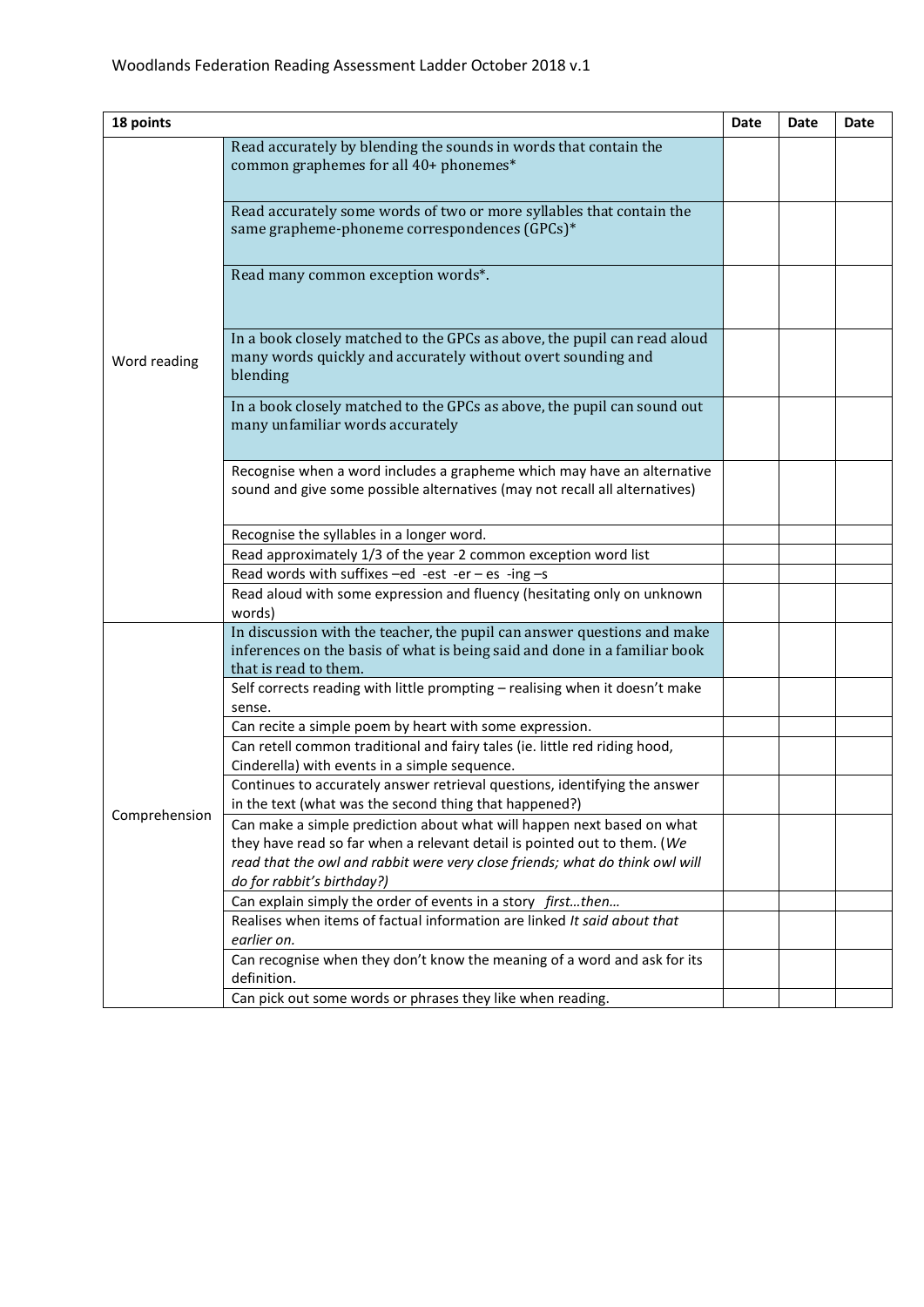| 20 points     |                                                                                                                  | <b>Date</b> | <b>Date</b> | Date |
|---------------|------------------------------------------------------------------------------------------------------------------|-------------|-------------|------|
|               | Read accurately most words of two or more syllables                                                              |             |             |      |
| Word reading  | Read most words containing common suffixes*                                                                      |             |             |      |
|               | Read most common exception words*.                                                                               |             |             |      |
|               | In age-appropriate books, the pupil can Read words accurately and                                                |             |             |      |
|               | fluently without overt sounding and blending, e.g. at over 90 words per                                          |             |             |      |
|               | minute                                                                                                           |             |             |      |
|               | In age-appropriate books, the pupil can Sound out most unfamiliar<br>words accurately, without undue hesitation. |             |             |      |
|               | Is developing more automaticity in decoding a wider range of words (may                                          |             |             |      |
|               | still be disjointed with multisyllabic words)                                                                    |             |             |      |
|               | Read words with suffixes ness, -ment,                                                                            |             |             |      |
|               | Use knowledge of alternative sounds for graphemes when reading words                                             |             |             |      |
|               | (sometimes may choose wrong sound).                                                                              |             |             |      |
|               | Reads a wider range of words they have encountered before without                                                |             |             |      |
|               | decoding.                                                                                                        |             |             |      |
|               | Splits words into their syllables to help with decoding longer words.                                            |             |             |      |
|               | Reads all words from the approx 2/3 of the year 2 common exception word                                          |             |             |      |
|               | list.                                                                                                            |             |             |      |
|               | In a familiar book that they can already read accurately and fluently, the                                       |             |             |      |
|               | pupil can check it makes sense to them                                                                           |             |             |      |
|               | In a familiar book that they can already read accurately and fluently, the                                       |             |             |      |
|               | pupil can answer questions and make some inferences on the basis of                                              |             |             |      |
|               | what is being said and done                                                                                      |             |             |      |
|               | Can recite poems by heart using some expression and intonation to add                                            |             |             |      |
|               | interest.                                                                                                        |             |             |      |
|               | Automatically self corrects reading realising when it doesn't make sense.                                        |             |             |      |
|               | Can give more detail from the text when answering retrieval questions.                                           |             |             |      |
| Comprehension | (beyond one word)                                                                                                |             |             |      |
|               | Can retell common traditional and fairy tales with more detail.                                                  |             |             |      |
|               | Can make a simple prediction about what will happen next based on what                                           |             |             |      |
|               | they have read so far with less reliance on adult guidance. (I think they will                                   |             |             |      |
|               | have a party because they are good friends).                                                                     |             |             |      |
|               | Can explain the order of events in a story including how they are linked                                         |             |             |      |
|               | firstthen because                                                                                                |             |             |      |
|               | Can explain how items of information are linked.                                                                 |             |             |      |
|               | Can give a simple definition of words they have read. (ie words they have                                        |             |             |      |
|               | not asked for clarification).                                                                                    |             |             |      |
|               | Begins to say why they like certain words or phrases. (I like it because it                                      |             |             |      |
|               | sounds exciting)                                                                                                 |             |             |      |

Green represents working at the National Standard of Expected and can continue into term 5. Aspects of orange below (National Standard of working at greater depth within the expected standard) can also be worked on in term 5.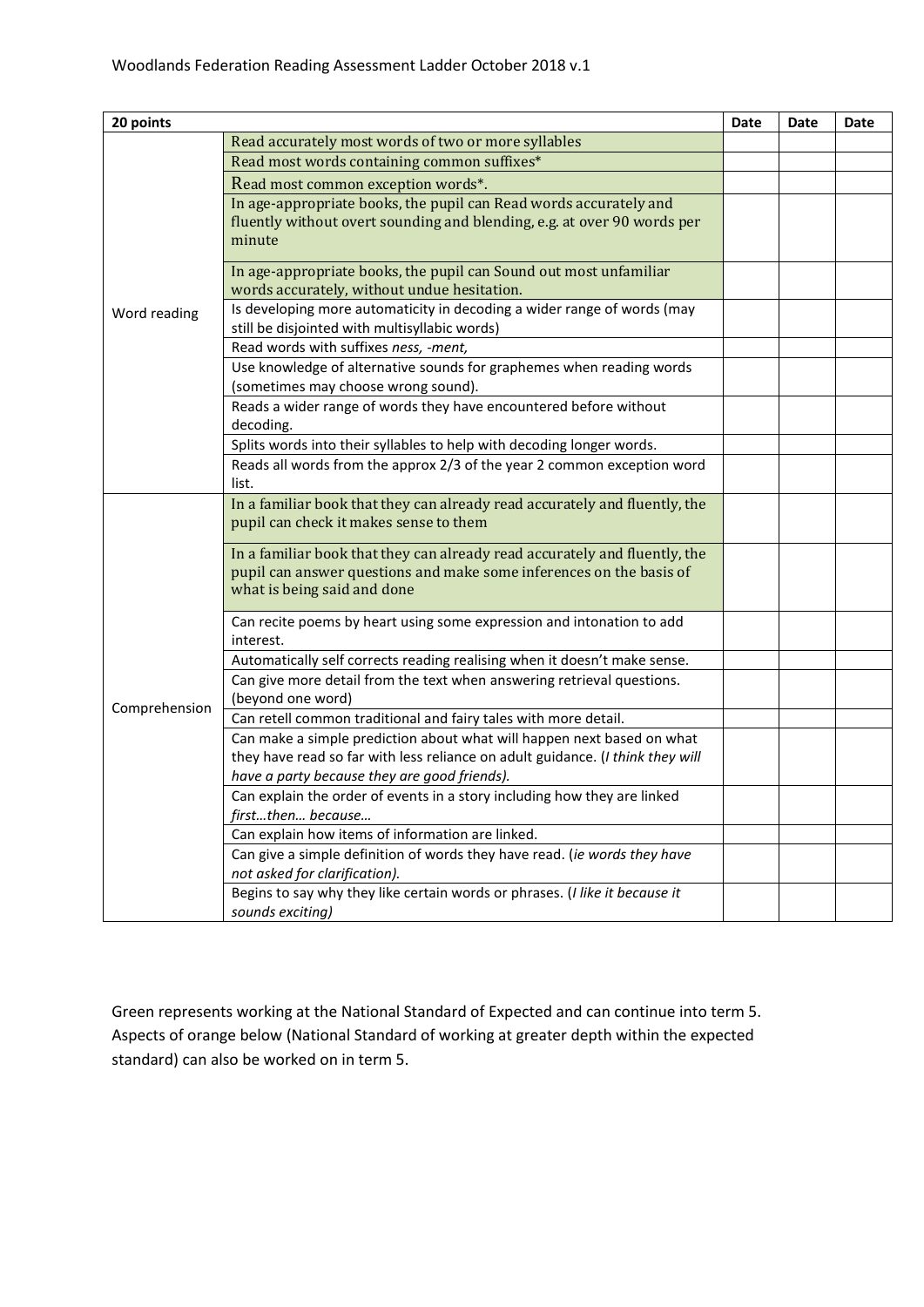| 22 points     |                                                                                 | <b>Date</b> | <b>Date</b> | Date |
|---------------|---------------------------------------------------------------------------------|-------------|-------------|------|
|               | Reads fluently with automaticity of decoding for most words in books at         |             |             |      |
| Word reading  | an appropriate level. (purple/ gold band)                                       |             |             |      |
|               | Uses knowledge of alternative sounds for graphemes and makes accurate           |             |             |      |
|               | choices when decoding unknown words.                                            |             |             |      |
|               | Reads a large number of previously encountered words without decoding.          |             |             |      |
|               | Read words with the suffixes -ful, -ly                                          |             |             |      |
|               | Chooses when it is appropriate to split a word into sounds or syllables to      |             |             |      |
|               | enable decoding.                                                                |             |             |      |
|               | Reads all words from the year 2 common exception word list.                     |             |             |      |
|               | Reads out loud with developing expression and fluency. (The reading flows       |             |             |      |
|               | and is interesting to a listener)                                               |             |             |      |
|               | The pupil can read independently                                                |             |             |      |
|               | Can recite a poem by heart using intonation and expression to make the          |             |             |      |
|               | meaning clear.                                                                  |             |             |      |
|               | Can ask questions to find out more about a text and answer others               |             |             |      |
|               | questions.                                                                      |             |             |      |
|               | Can retell a range of 'story blue prints' based on traditional or fairy tales   |             |             |      |
|               | (ie. a rescue story based on Rama and Sita).                                    |             |             |      |
|               | Can give an accurate and clear response to a retrieval question -               |             |             |      |
|               | identifying how they know.                                                      |             |             |      |
|               | Can explain the sequence of a story including the links between events.         |             |             |      |
|               | (First theythis meant that then)                                                |             |             |      |
| Comprehension | Can identify linked items of information in a non-fiction texts. (on each       |             |             |      |
|               | page it tells us something about what each animal eats)                         |             |             |      |
|               | Can give a definition of words they have read including linking it to other     |             |             |      |
|               | known vocabulary (miserable means upset - it's a better word for sad)           |             |             |      |
|               | Identify favourite words or phrases and give a clear reason why (it makes       |             |             |      |
|               | me imagine what the rain was like)                                              |             |             |      |
|               | Make inferences on the basis of what is said and done                           |             |             |      |
|               | Predict what might happen on the basis of what has been read so far             |             |             |      |
|               | Make links between the book they are reading and other books they<br>have read. |             |             |      |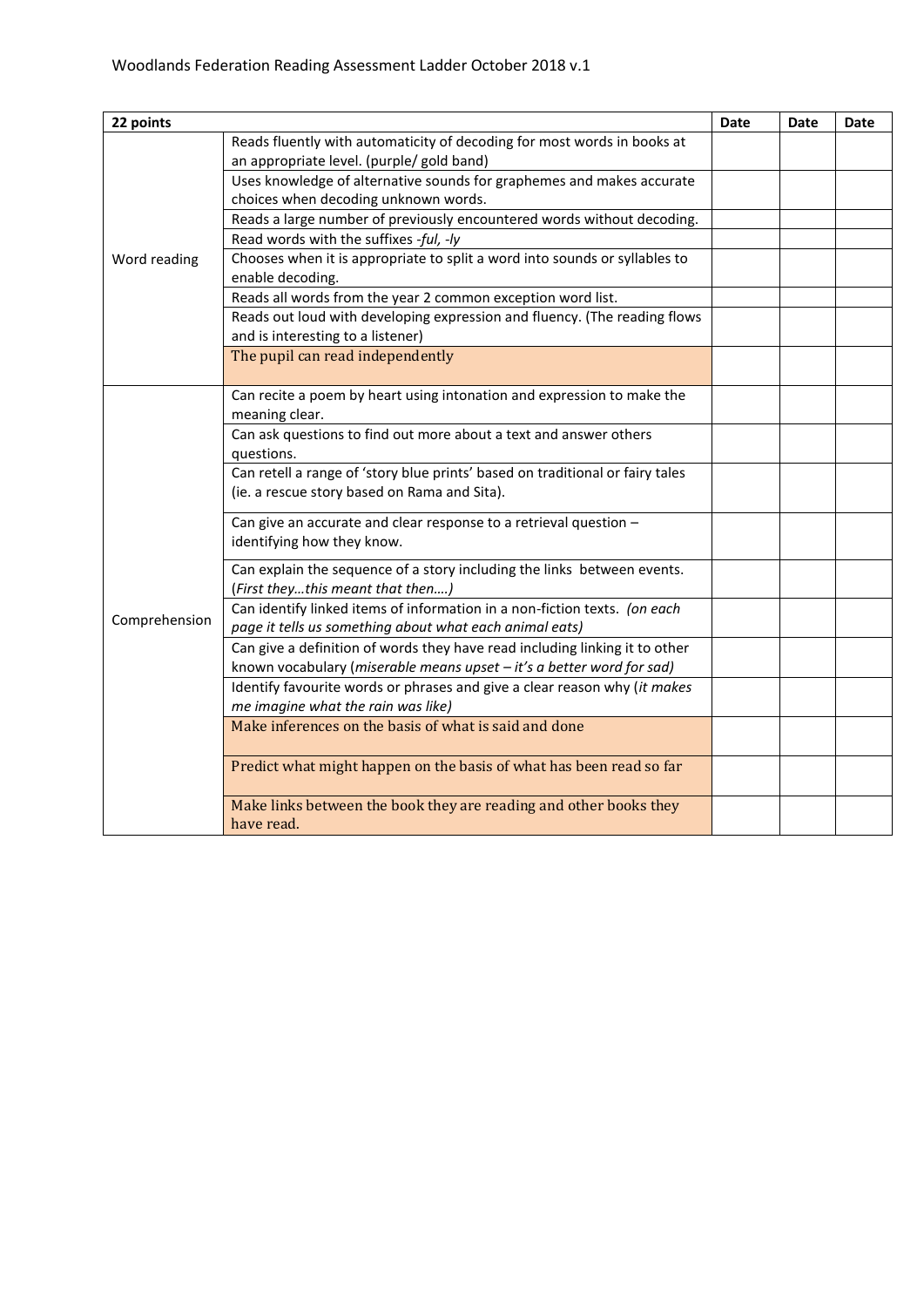| 24 points  |                                                                                           | Date | Date | Date |
|------------|-------------------------------------------------------------------------------------------|------|------|------|
| Word       | Read at an age appropriate level – reading age.                                           |      |      |      |
| reading    | Understand what a root word is and how suffixes change the meaning of words - suffixes    |      |      |      |
|            | -ed -ing -ly -er -est, -es, -s, ful, ness.                                                |      |      |      |
|            | Read aloud with expression and intonation taking into account punctuation (full stops and |      |      |      |
|            | question marks).                                                                          |      |      |      |
|            | identify words which they don't understand and seek clarification.                        |      |      |      |
| Inference/ | Draw inferences such as inferring characters' feelings and thoughts from their actions.   |      |      |      |
| Prediction | Make and justify predictions based on information in the text.                            |      |      |      |
| Retrieve   | Identify some facts they have found out from a text.                                      |      |      |      |
| Retell     | Retell stories and sequences they have heard with some details.                           |      |      |      |
| Analyse    | Understand that paragraphs allow us to organise ideas and be able to identify the key     |      |      |      |
|            | idea from a paragraph.                                                                    |      |      |      |
|            | Understand that there are different types of poetry - by spotting differences.            |      |      |      |
|            | Understand and use the terms fiction and non fiction to classify texts and say how they   |      |      |      |
|            | know which is which.                                                                      |      |      |      |
| Vocabulary | Identify purpose of words and phrases - adjectives and powerful verbs - which have        |      |      |      |
|            | captured their interest or imagination.                                                   |      |      |      |
| Purpose    | Recognise that reading has a purpose beyond decoding.                                     |      |      |      |

| 26 points  |                                                                                                                                | Date | Date | Date |
|------------|--------------------------------------------------------------------------------------------------------------------------------|------|------|------|
| Word       | Read words with the suffixes -ation -ous and identify root word and meaning.                                                   |      |      |      |
| reading    | Read words with the prefixes un-, dis-,-mis-, re- and identify root word and meaning.                                          |      |      |      |
|            | Read aloud with expression and intonation taking into account punctuation including<br>commas and exclamation marks.           |      |      |      |
|            | Read and understand approximately 40 of the year 3 and 4 word list.                                                            |      |      |      |
|            | Recognise when they don't understand a word and use a dictionary (with support) to find<br>out the meaning.                    |      |      |      |
| Inference/ | Draw inferences such as inferring characters' motives from their actions.                                                      |      |      |      |
| Prediction | Justify predictions with detailed reference to what has already happened.                                                      |      |      |      |
| Retrieve   | Use point and evidence when responding to retrieval questions and Identify some                                                |      |      |      |
|            | different purposes for reading.                                                                                                |      |      |      |
|            | Retrieve relevant information from texts to answer a question.                                                                 |      |      |      |
| Retell     | Retell stories with more complex structures and summarise key events with some<br>relevant details.                            |      |      |      |
| Analyse    | Recognise the key features in a non fiction text eg, text boxes, sub-headings, contents,<br>bullet points, glossary, diagrams. |      |      |      |
|            | Recognise and name some different types of poetry.                                                                             |      |      |      |
| Vocabulary | Identify the purpose of words and phrases, using a wider range of language, which have                                         |      |      |      |
|            | captured their interest or imagination with some reasoning.                                                                    |      |      |      |
| Summarise  | Summarise the key ideas from a paragraph.                                                                                      |      |      |      |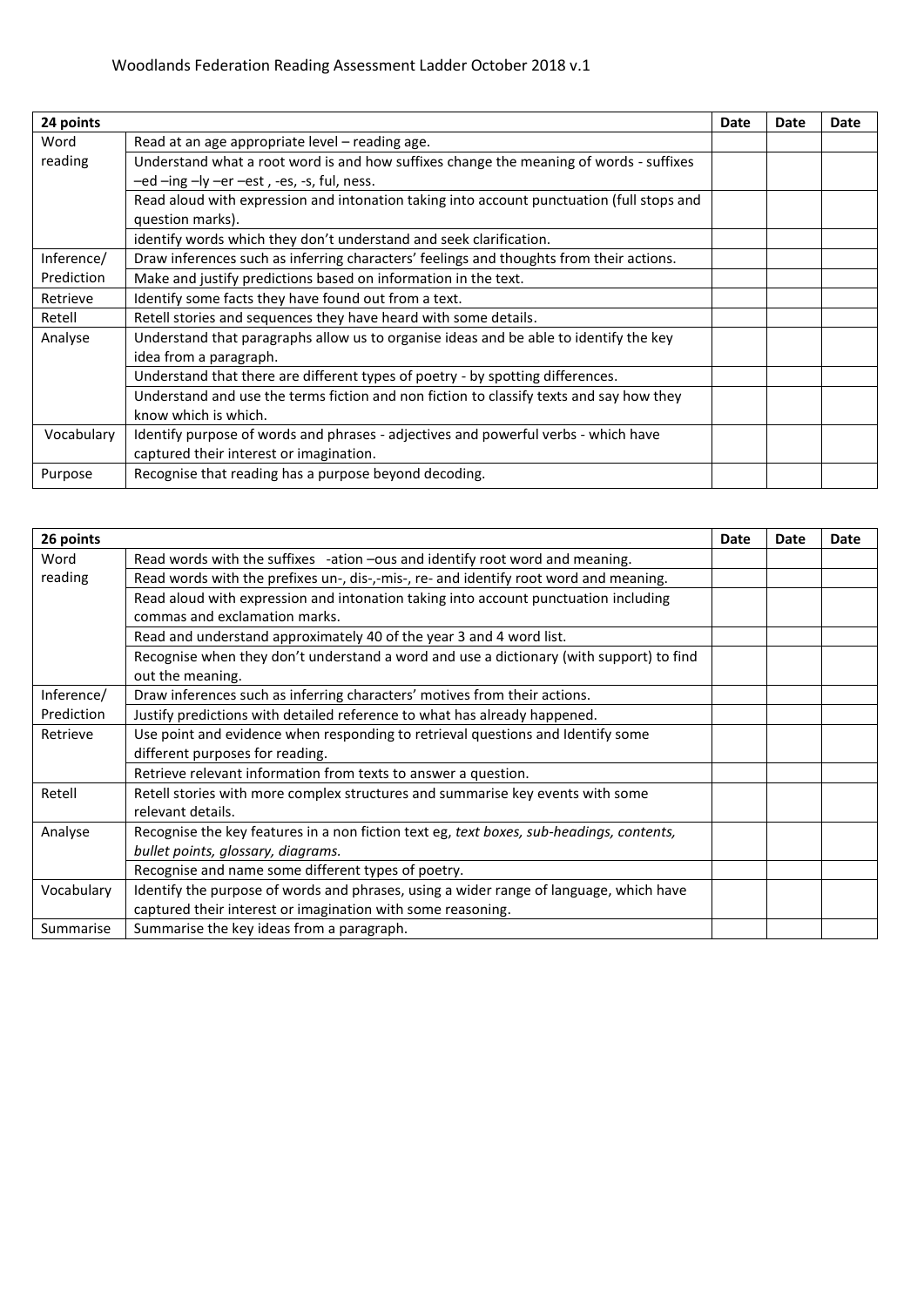| 28 points  |                                                                                             | Date | Date | <b>Date</b> |
|------------|---------------------------------------------------------------------------------------------|------|------|-------------|
| Word       | Understand the meaning of words with the suffixes -ation -ous and the associated root.      |      |      |             |
| reading    | Understand the meaning of words with the prefixes un-, dis-,-mis-, re- and the associated   |      |      |             |
|            | root.                                                                                       |      |      |             |
|            | Read aloud with expression and intonation taking into account punctuation (full stops,      |      |      |             |
|            | commas, exclamation and question marks, inverted commas - speech).                          |      |      |             |
|            | Read and understand 50 of the year 3 and 4 word list.                                       |      |      |             |
| Inference/ | Draw inferences such as inferring characters' feelings, thoughts and motives from their     |      |      |             |
| Prediction | actions, and justifying inferences with evidence from the text.                             |      |      |             |
|            | Make more complex predictions based on both given and implied evidence with                 |      |      |             |
|            | increasing confidence.                                                                      |      |      |             |
| Retrieve   | Retrieve relevant information from texts and record in simple notes in their own words.     |      |      |             |
| Analyse    | Use ideas taken from more than one paragraph to answer and ask a question.                  |      |      |             |
|            | Recognise some and name different forms of poetry e.g. narrative, free verse and be able    |      |      |             |
|            | to say how they know.                                                                       |      |      |             |
|            | Describe non-fiction texts by referring to their features i.e. a recipe or instructions.    |      |      |             |
|            | Identify recurring conventions or themes in stories.                                        |      |      |             |
| Vocabulary | Use a dictionary to check the meaning of a word.                                            |      |      |             |
|            | Discuss and explain favourite words and phrases which capture the reader's imagination      |      |      |             |
|            | and interest.                                                                               |      |      |             |
| Summarise  | Summarise the key events in a story with reference to specific details rather than just the |      |      |             |
|            | main event.                                                                                 |      |      |             |
| Purpose    | Say what purpose they are reading for (enjoyment, research etc).                            |      |      |             |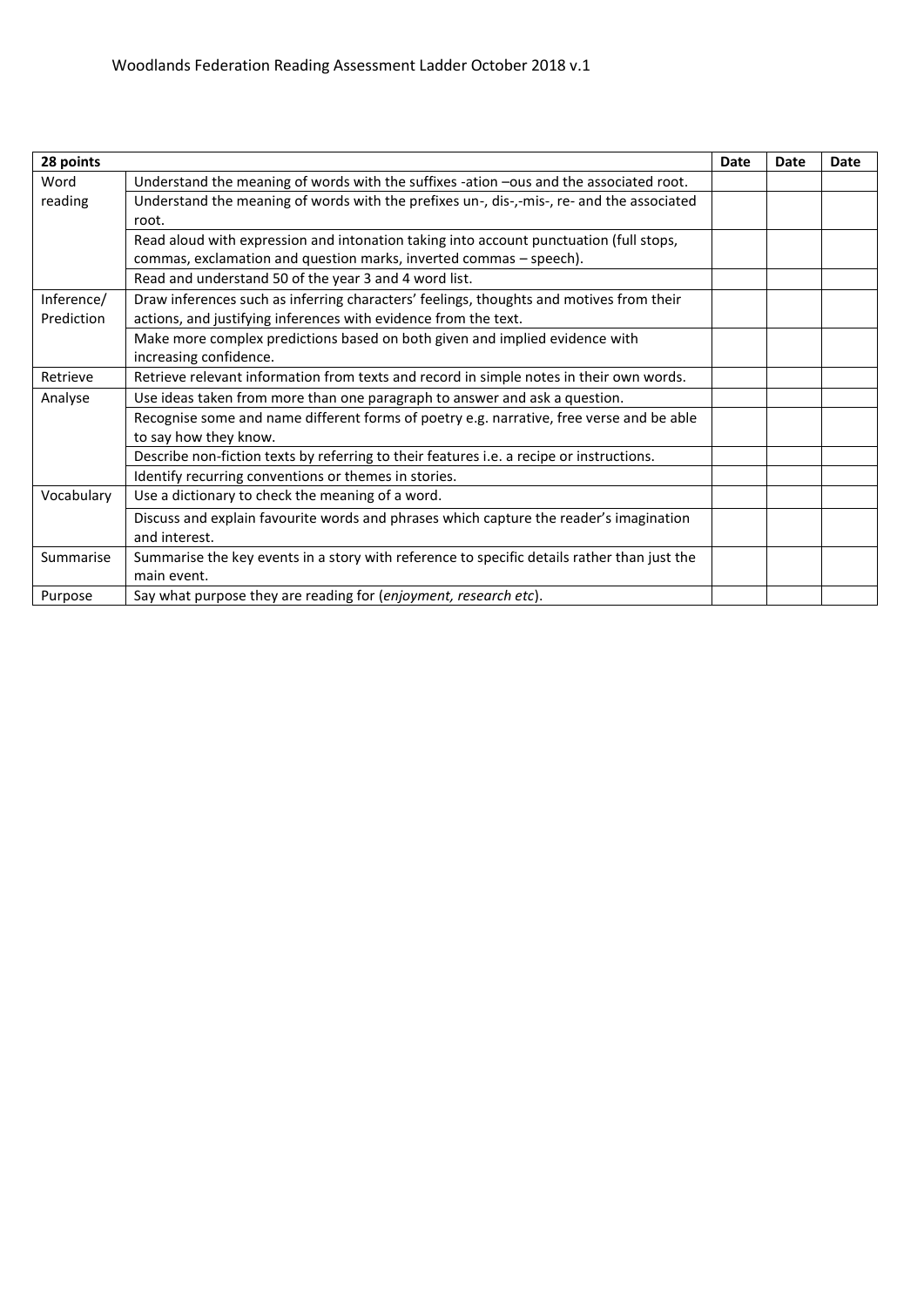| 30 points  |                                                                                           | Date | Date | Date |
|------------|-------------------------------------------------------------------------------------------|------|------|------|
| Word       | Read and understand approximately 65-70 of the year 3 and 4 word list.                    |      |      |      |
| reading    | Securely read and understand the meaning of words with year 3 suffixes and prefixes and   |      |      |      |
|            | identify root words.                                                                      |      |      |      |
| Inference/ | Make confident predictions based on information stated and implied.                       |      |      |      |
| Prediction | Draw inferences around characters' thoughts, feelings, actions and motives and justify    |      |      |      |
|            | with evidence from the text.                                                              |      |      |      |
|            | Evaluate a wider range of non-fiction features and say what they do. (ie text boxes, sub- |      |      |      |
| Analyse    | headings, contents, bullet points, glossary, diagrams.                                    |      |      |      |
|            | Match the main idea or purpose to different paragraphs in a variety of texts.             |      |      |      |
|            | Recognise and describe all poetry types covered in year 3.                                |      |      |      |
|            | Identify key vocabulary in the text (ie. specific topic words).                           |      |      |      |
| Vocabulary | Identify figurative language.                                                             |      |      |      |
|            | Begin to show the ability to scan a text to identify a simple piece of information (ie. a |      |      |      |
| Summarise  | name).                                                                                    |      |      |      |
|            | Summarise the main ideas from a paragraph giving reasons.                                 |      |      |      |
|            | Identify and explain themes in a story.                                                   |      |      |      |
|            | Understand the purpose of their own reading (to develop skills, to find facts, for        |      |      |      |
| Purpose    | enjoyment).                                                                               |      |      |      |

| 32 points  |                                                                                           | Date | Date | <b>Date</b> |
|------------|-------------------------------------------------------------------------------------------|------|------|-------------|
|            | Read words with the suffixes -tion -sion -ssion -cian and use root words knowledge to     |      |      |             |
|            | determine meaning. Read and understand approximately 80-85 of the year 3 and 4 word       |      |      |             |
| Word       | list.                                                                                     |      |      |             |
| reading    | Read words with the prefixes sub- inter- anti- auto.                                      |      |      |             |
|            | Be aware of the need to read aloud in different ways depending on the audience.           |      |      |             |
| Inference/ | Draw deeper inferences around characters' thoughts, feelings, actions and motives, and    |      |      |             |
| Prediction | justify with evidence from the text.                                                      |      |      |             |
|            | Make more detailed and confident predictions based on information stated and implied.     |      |      |             |
| Analyse    | Evaluate how information is organised within a non-fiction text e.g. text boxes, sub-     |      |      |             |
|            | headings, contents, bullet points, glossary, diagrams.                                    |      |      |             |
|            | Read and recognise further poetry types e.g. haiku, kennings, limericks.                  |      |      |             |
|            | Identify and explain wider themes in a story.                                             |      |      |             |
|            | Respond to reading in a way which is appropriate to their purpose i.e. to ask questions   |      |      |             |
| Purpose    | and independently reflect.                                                                |      |      |             |
|            | Explain the purpose of a text. This one explains The next one explains                    |      |      |             |
| Summarise  | Scan non-fiction texts and retrieve dates, numbers and names.                             |      |      |             |
|            | Evaluate main ideas drawn from at least 2 paragraphs and summarise these ideas with       |      |      |             |
|            | reasoning.                                                                                |      |      |             |
|            | Explain how figurative language captures the reader's attention.                          |      |      |             |
| Vocabulary | Find out and explain simply the meaning of key vocabulary within the context of the text. |      |      |             |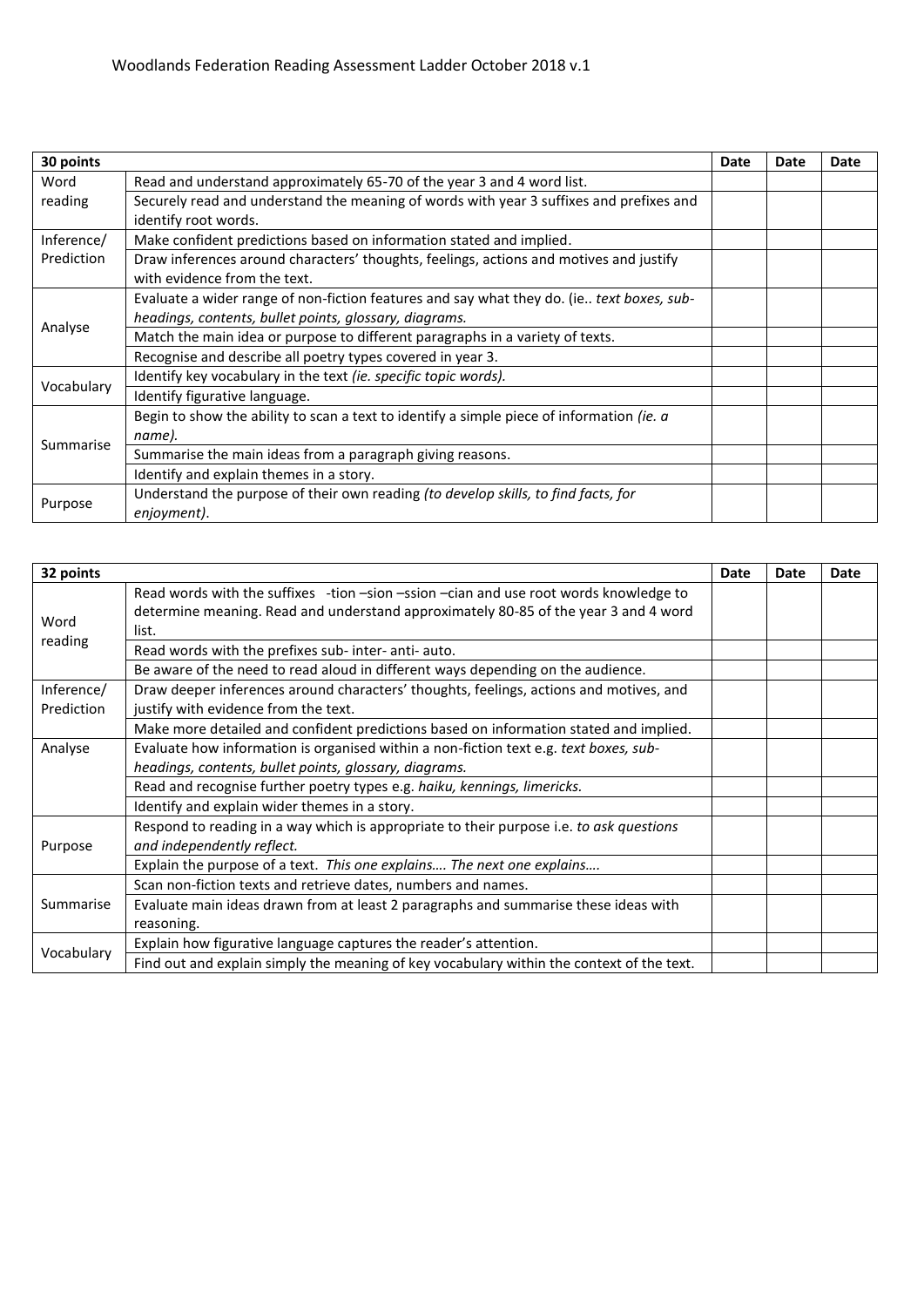| 34 points                |                                                                                                                               | Date | Date | Date |
|--------------------------|-------------------------------------------------------------------------------------------------------------------------------|------|------|------|
| Word<br>reading          | Read and understand all of the year 3 and 4 word list.                                                                        |      |      |      |
|                          | Choose when to use root words as a way of establishing meaning when reading. (ie when<br>a word has a known suffix or prefix) |      |      |      |
| Inference/<br>Prediction | Continue to make higher level predictions based on information stated and implied.                                            |      |      |      |
| Analyse                  | Describe different plot structures and identify their similarities and differences.                                           |      |      |      |
|                          | Analyse and describe different forms of poetry e.g. haiku, limericks, kennings.                                               |      |      |      |
|                          | Continue to evaluate how specific information is organised within a non-fiction text e.g.                                     |      |      |      |
|                          | and evaluate how these aid the reader's understanding with examples from the text.                                            |      |      |      |
|                          | Explain how paragraphs are used to order or build up ideas, and how they are linked. e.g.                                     |      |      |      |
|                          | Each paragraph gives you a different reason for voting for them.                                                              |      |      |      |
|                          | Identify, analyse and discuss themes and compare stories with similar themes.                                                 |      |      |      |
| Vocabulary               | Explain the meaning of key vocabulary within the context of the text                                                          |      |      |      |
|                          | Identify and discuss metaphors and figurative language which captures the reader's                                            |      |      |      |
|                          | attention.                                                                                                                    |      |      |      |
| Summarise                | Evaluate main ideas drawn from multiple paragraphs and summarise these giving more                                            |      |      |      |
|                          | than one reason taken from across the text.                                                                                   |      |      |      |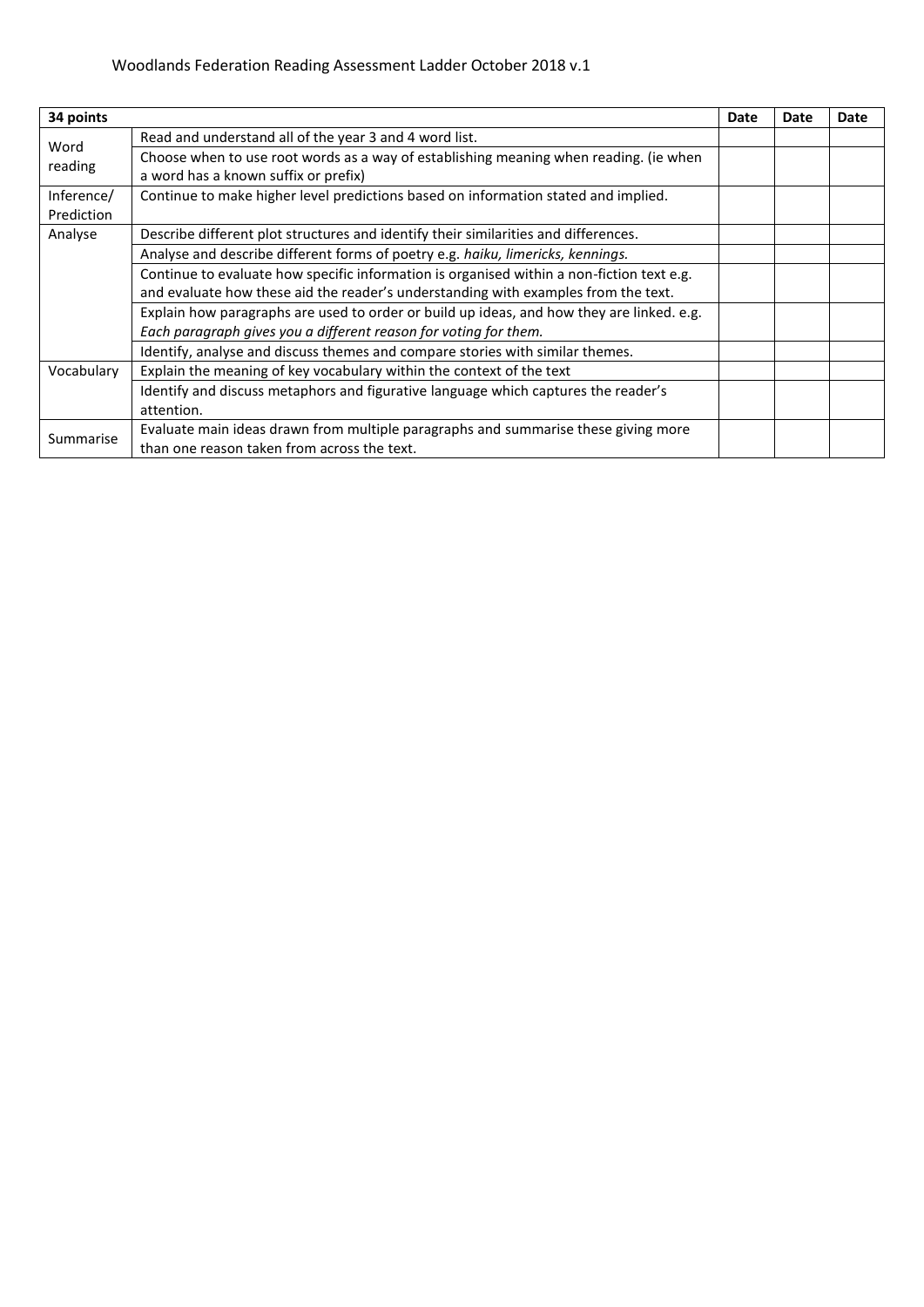| Woodlands Federation Reading Assessment Ladder October 2018 v.1 |
|-----------------------------------------------------------------|
|-----------------------------------------------------------------|

| 36 points                |                                                                                                                                                                                           | <b>Date</b> | <b>Date</b> | <b>Date</b> |
|--------------------------|-------------------------------------------------------------------------------------------------------------------------------------------------------------------------------------------|-------------|-------------|-------------|
|                          | Read and understand approximately 15-20 of the year 5 and 6 words.                                                                                                                        |             |             |             |
| Word<br>reading          | Identify the root word when trying to decode with suffixes (ible, able, ibly, ably) and<br>prefixes in more complex texts.                                                                |             |             |             |
|                          | Show clear awareness of the audience when reading aloud and adapt tone/intonation and<br>expression accordingly.                                                                          |             |             |             |
|                          | Understand the need to only read relevant/ necessary sections of a text to match the<br>purpose of the reading (may need support to locate these sections).                               |             |             |             |
| Inference/<br>Prediction | Infer characters feelings, thoughts and motives from their actions and justify inferences<br>with evidence (in more complex texts).                                                       |             |             |             |
|                          | Predict what might happen from information stated and implied.                                                                                                                            |             |             |             |
| Analyse                  | Identify more than one meaning from a sentence by re-reading. It tells me that the teacher<br>is shouting but this is also a clue that he is an angry person who isn't kind to his class. |             |             |             |
|                          | Match up or highlight examples of a given text convention in a given text type (ie. first<br>person).                                                                                     |             |             |             |
|                          | Sort statements into fact and opinion.                                                                                                                                                    |             |             |             |
|                          | Recognise that the same event can be described or seen differently by different characters<br>or authors.                                                                                 |             |             |             |
|                          | Identify the main themes of the text in comparison with other texts.                                                                                                                      |             |             |             |
|                          | Identify examples of figurative or persuasive language and say why they are used.                                                                                                         |             |             |             |
| Vocabulary               | Explain the purpose of specific word choices by the author                                                                                                                                |             |             |             |
| Explain                  | Present and discuss what they have read and talk about events or information from the<br>text.                                                                                            |             |             |             |
|                          | Give more detailed responses and reasons using point-evidence approach. And reasons to<br>support their views.                                                                            |             |             |             |
|                          | Scan for key words in a text which can be used to quickly locate information.                                                                                                             |             |             |             |
| Summarise                | With guidance summarise main ideas from a variety of different genres.                                                                                                                    |             |             |             |
|                          | Make notes from a text to support responding to questions.                                                                                                                                |             |             |             |
| Purpose                  | Be able to say the general type or purpose of a text (this gives information about Legoland).                                                                                             |             |             |             |

| 38 points                |                                                                                                   | Date | Date | <b>Date</b> |
|--------------------------|---------------------------------------------------------------------------------------------------|------|------|-------------|
|                          | Read words with the suffixes ant, -ance, -ancy, -ent, ence, -ency and determine root word         |      |      |             |
|                          | meaning.                                                                                          |      |      |             |
|                          | Read words with the prefixes sub- inter- anti- auto.                                              |      |      |             |
|                          | Show clear awareness of the audience when reading aloud and adapt tone/intonation and             |      |      |             |
| Word                     | expression accordingly, commenting on how this has been achieved.                                 |      |      |             |
| reading                  | Read and understand approximately 30 - 40 of the year 5 and 6 word list.                          |      |      |             |
|                          | Understand the need to only read relevant sections of a text to match the purpose of the          |      |      |             |
|                          | reading and use text features to do this quickly.                                                 |      |      |             |
|                          | Be able to say the general type or purpose of a text and how they know.                           |      |      |             |
| Inference/<br>Prediction | Infer characters feelings, thoughts and motives from their actions and justifying inferences      |      |      |             |
|                          | with evidence (in a range of different genres).                                                   |      |      |             |
|                          | Predict what might happen from information stated and implied across different genres.            |      |      |             |
| Analyse                  | Re-read to locate clues and, when prompted, go back and look deeper.                              |      |      |             |
|                          | Identify examples of different features and conventions across different text types.              |      |      |             |
| Vocabulary               | Identify examples of figurative or persuasive language and explain the general purpose            |      |      |             |
|                          | behind it's use (to make the reader want to buy).                                                 |      |      |             |
|                          | Evaluate the meaning of specific word choices by the author.                                      |      |      |             |
| Explain                  | Identify similarities and differences within the opinion of two characters on one event).         |      |      |             |
|                          | Give a reason to support their views ( <i>I believe the character chose to do that because)</i> . |      |      |             |
|                          | Give examples to illustrate the theme of a text. It's about heroism because                       |      |      |             |
| Summarise                | Summarise The main arguments in a variety of more complex texts.                                  |      |      |             |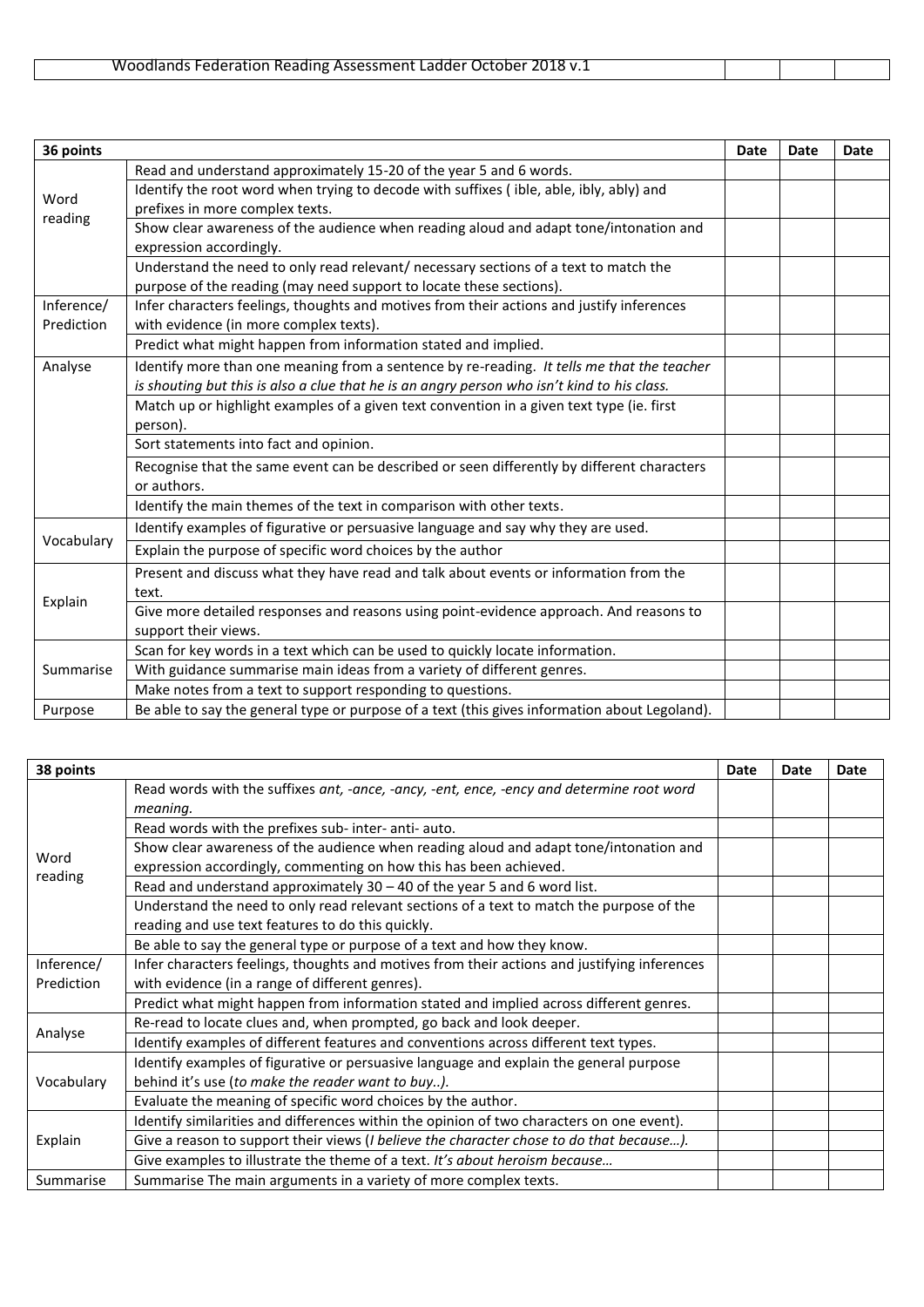| 40 points  |                                                                                                                      | <b>Date</b> | <b>Date</b> | Date |
|------------|----------------------------------------------------------------------------------------------------------------------|-------------|-------------|------|
|            | Understand the meaning of words with the suffixes -tion -sion -ssion -cian and how root<br>word establishes meaning. |             |             |      |
| Word       | Understand the meaning of words with the prefixes sub- inter- anti- auto.                                            |             |             |      |
| reading    | Show clear awareness of a wider range of audiences when reading aloud and adapt                                      |             |             |      |
|            | tone/intonation and expression accordingly, anaysling how this has been achieved.                                    |             |             |      |
|            | Read and understand at least 50 of the year 5 and 6 word list.                                                       |             |             |      |
| Inference/ | Re-read and read ahead to locate clues to support understanding, recognising that inferred                           |             |             |      |
| Prediction | meanings may be missed the first time.                                                                               |             |             |      |
|            | Make more advanced inferences about characters feelings, thoughts and motives from                                   |             |             |      |
|            | their actions and justifying inferences with evidence (in more complex texts).                                       |             |             |      |
|            | Make more advanced predictions about what might happen from information stated and                                   |             |             |      |
|            | implied Identify how language, structure and presentation contribute to meaning e.g.                                 |             |             |      |
|            | formal letter, informal diary, persuasive speech.                                                                    |             |             |      |
|            | Skim and Scan for key words and use text marking to locate key information quickly in                                |             |             |      |
| Retrieve   | response to questions or a given purpose.                                                                            |             |             |      |
|            | Be able to quickly locate the information needed through use of text features, close                                 |             |             |      |
|            | reading and skimming.                                                                                                |             |             |      |
| Analyse    | Distinguish between statements of fact or opinion within a text.                                                     |             |             |      |
|            | Be able to say the general type, theme or purpose of a text and explain how they know.                               |             |             |      |
| Vocabulary | Explain in basic terms the effect of figurative or persuasive language on the reader (It made                        |             |             |      |
|            | it seem scary, it makes you feel hungry).                                                                            |             |             |      |
|            | Recognise where metaphors, similes and imagery are used in a text.                                                   |             |             |      |
| Explain    | Elaborate simply on answers to questions and their given opinions by using one point-<br>evidence-explanation.       |             |             |      |
|            | Explain themes within and across texts e.g. loss, heroism, friendship.                                               |             |             |      |
|            | Explain the effect on the reader of the authors' choice of language.                                                 |             |             |      |
|            | Respond to questions making reference to texts read.                                                                 |             |             |      |
| Summarise  | Summarise main ideas drawn from more than one paragraph and Identifying key details                                  |             |             |      |
|            | which support this.                                                                                                  |             |             |      |
|            | Describe the conventions of different types of writing e.g. use of first person in                                   |             |             |      |
|            | autobiographies and diaries.                                                                                         |             |             |      |
|            | Make comparisons within a text e.g. characters' viewpoints of same events justify with                               |             |             |      |
| Purpose    | evidence.                                                                                                            |             |             |      |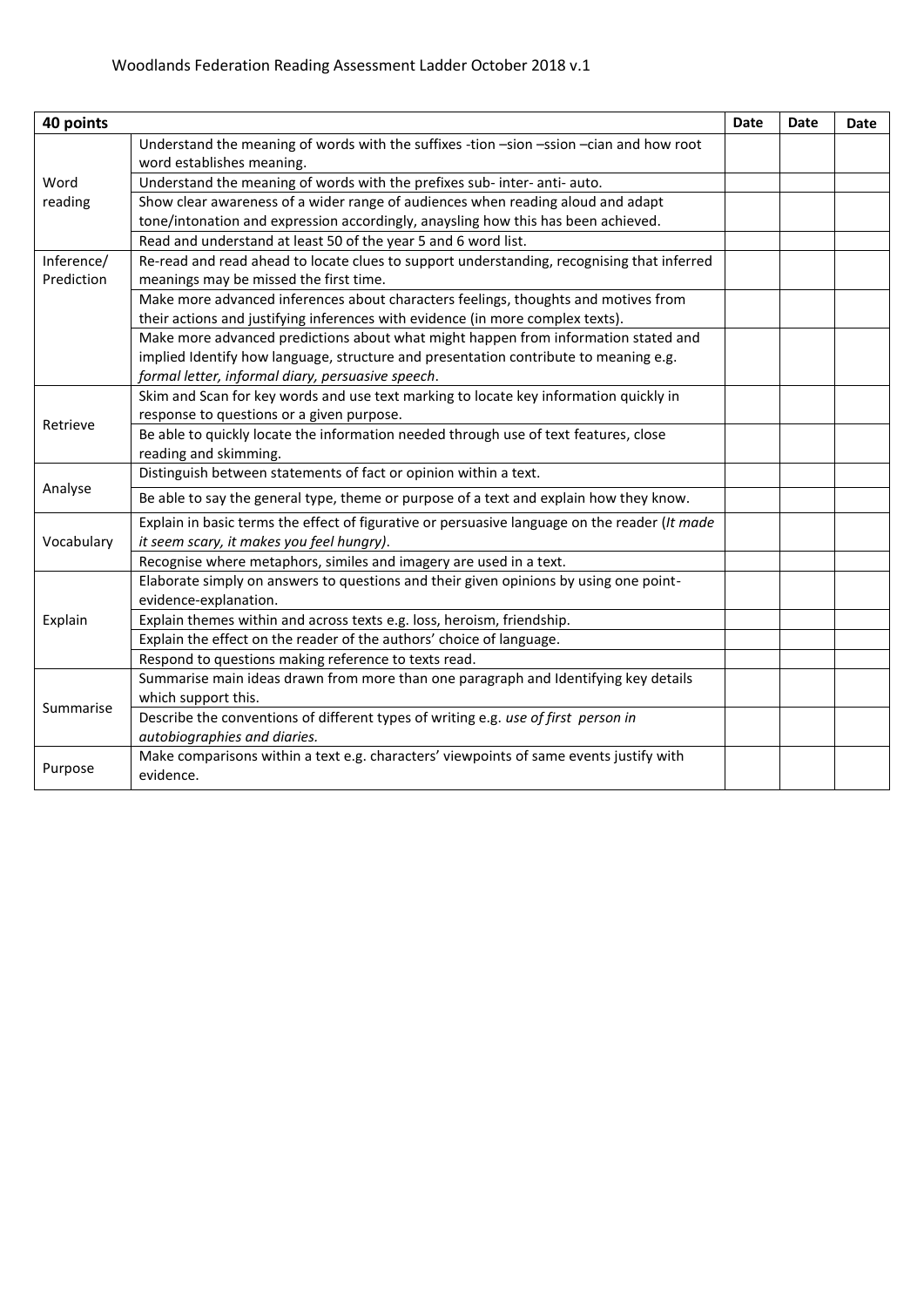## Woodlands Federation Reading Assessment Ladder October 2018 v.1

| 42 points       |                                                                                                      | Date | Date | Date |
|-----------------|------------------------------------------------------------------------------------------------------|------|------|------|
| Word<br>Reading | Apply all suffixes and prefixes from year 5 and understand the effect they have on word meaning.     |      |      |      |
|                 | Employ appropriate dramatic effect when reading aloud.                                               |      |      |      |
|                 | Read age-appropriate books (Navy Blue banding) with confidence and fluency.                          |      |      |      |
|                 | Read an increasing range of genres.                                                                  |      |      |      |
|                 | Read and understand approximately 65-70 of the year 5 and 6 words.                                   |      |      |      |
| Inference/      | Infer characters feelings, thoughts and motives and begin to support with evidence.                  |      |      |      |
| Prediction      | Begin to explain and discuss their understanding of what they have read.                             |      |      |      |
| Retrieve        | Understand the difference between skimming and scanning and use these techniques.                    |      |      |      |
|                 | Re-read and read ahead to locate clues to support understanding with increasing accuracy.            |      |      |      |
|                 | Take notes in research.                                                                              |      |      |      |
| Analyse         | Compare and contrast characters with increasing complexity.                                          |      |      |      |
|                 | Identify causes and consequences of events in a text with increasing confidence.                     |      |      |      |
|                 | Distinguish between statements of fact or opinion.                                                   |      |      |      |
|                 | Begin to recognise how an author might be biased or only be showing 'one side' of the story.         |      |      |      |
|                 | Identify the main theme of a text.                                                                   |      |      |      |
|                 | Recognise that there are similarities between and within texts.                                      |      |      |      |
| Vocabulary      | Recognise the difference between formal and informal language.                                       |      |      |      |
|                 | Recognise some simple differences between texts from different time periods.                         |      |      |      |
|                 | Find examples of a range of figurative language in a text including similes and metaphors etc.       |      |      |      |
| Explain         | Can provide some justifications for views (may not be consistent or reasoned).                       |      |      |      |
| Predictions     | Predict what might happen from details stated and implied (at an appropriate text difficulty level). |      |      |      |
| Summarise       | Is increasingly able to summarise main ideas and identify key details.                               |      |      |      |

| 44 points       |                                                                                                                           | Date | Date | Date |
|-----------------|---------------------------------------------------------------------------------------------------------------------------|------|------|------|
|                 | Use suffixes to understand meanings e.g. -cious, -tious, -tial, -cial                                                     |      |      |      |
| Word<br>Reading | Employ appropriate dramatic effect when reading aloud.                                                                    |      |      |      |
|                 | Read age-appropriate books (black banding) with confidence and fluency.                                                   |      |      |      |
|                 | Read a wide range of genres.                                                                                              |      |      |      |
|                 | Read and understand approximately 80-85 of the year 5 and 6 word list.                                                    |      |      |      |
| Inference/      | Infer characters feelings, thoughts and motives (with evidence).                                                          |      |      |      |
| Prediction      | Explain and discuss their understanding of what they have read, drawing inferences and<br>justifying these with evidence. |      |      |      |
|                 | Skim and scan for key information in fiction and non-fiction texts.                                                       |      |      |      |
| Retrieve        | Re-read and read ahead to locate clues to support understanding.                                                          |      |      |      |
|                 | Take notes from research in own words and organise them.                                                                  |      |      |      |
| Analyse         | Compare and contrast characters.                                                                                          |      |      |      |
|                 | Compare and contrast between books.                                                                                       |      |      |      |
|                 | Identify causes and consequences of events in a text.                                                                     |      |      |      |
|                 | Confidently distinguish between statements of fact or opinion.                                                            |      |      |      |
|                 | Recognise author bias and give examples.                                                                                  |      |      |      |
| Vocabulary      | Recognise and describe the difference between formal and informal language.                                               |      |      |      |
|                 | Recognise that different cultures and periods of time are represented by different                                        |      |      |      |
|                 | language.                                                                                                                 |      |      |      |
|                 | Describe how an author uses language, including figurative language.                                                      |      |      |      |
| Explain         | Can provide justifications for views (may not be consistent or reasoned).                                                 |      |      |      |
| Predictions     | Predict what might happen from details stated and implied.                                                                |      |      |      |
| Summarise       | Summarise main ideas, identifying key details and using quotations for illustration.                                      |      |      |      |